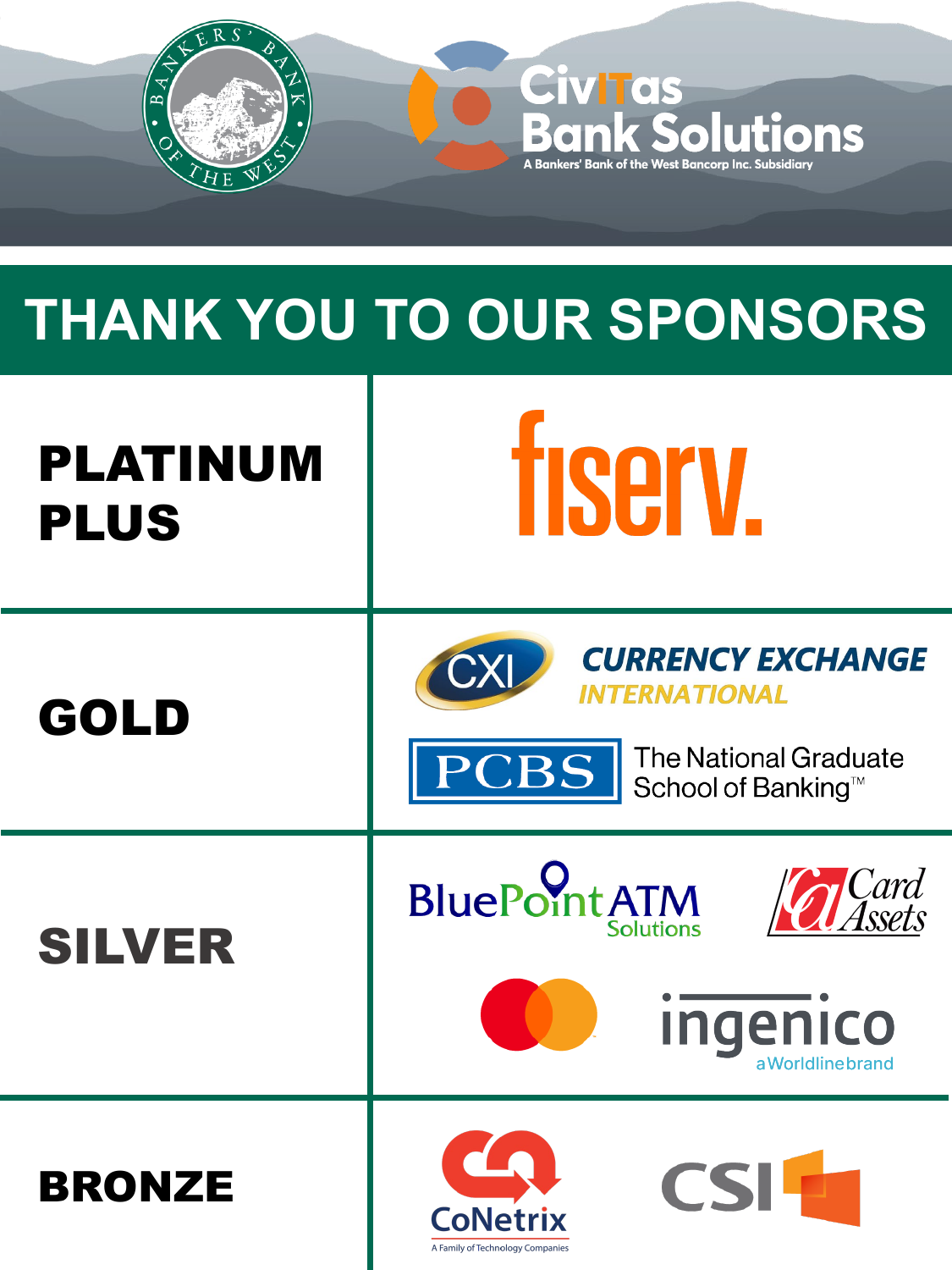| <b>Payments</b><br><b>Conference</b>     | <b>START</b> | <b>FINISH</b> | <b>SPEAKER TOPIC</b>                                                                                                                                                                                                  |  |  |
|------------------------------------------|--------------|---------------|-----------------------------------------------------------------------------------------------------------------------------------------------------------------------------------------------------------------------|--|--|
| <b>Wednesday, April 27th</b>             |              |               |                                                                                                                                                                                                                       |  |  |
| <b>Breakfast</b>                         | 8:00 AM      | 9:15 AM       | <b>Introduction and Welcome</b>                                                                                                                                                                                       |  |  |
| Kevin Olsen-<br>The Payment<br>Professor | 9:30 AM      | 10:30 AM      | <b>VSoft Corp - Payments Professors predicting payments,</b><br>"What will See in the Future of Faster Payments"                                                                                                      |  |  |
| Naseer Nasim                             | 10:45 AM     | 11:45 AM      | Aptys - "Technology Trends and Future of Payments"                                                                                                                                                                    |  |  |
| Lunch                                    | 11:45 AM     | 1:15 PM       |                                                                                                                                                                                                                       |  |  |
| Joni Hopkins                             | $1:15$ PM    | 2:15 PM       | FedNow - "Speed: FedNow/Faster Payments"                                                                                                                                                                              |  |  |
|                                          |              |               | This will be a 30-minute dedicated sponsor - vendor break.<br>We want to promote quality networking as well as a relaxed Q&A period                                                                                   |  |  |
| David Ellis                              | 2:45 PM      | 3:45 PM       | Security Metrics - "2022 Forensic Predictions and<br>What Happened in 2021"                                                                                                                                           |  |  |
| Wendy Rusk &<br>John Podvin Jr.          | 4:00 PM      | 5:00 PM       | (interactive) Bitcoin Depot & Otteson Shapiro LLP -<br>Crypto - "Don't tip toe around Crypto"                                                                                                                         |  |  |
|                                          |              |               | <b>Thursday, April 28th</b>                                                                                                                                                                                           |  |  |
| <b>Breakfast</b>                         | 7:00 AM      | 8:15 AM       |                                                                                                                                                                                                                       |  |  |
| Patrick Cuff                             | 8:30 AM      | 9:30 AM       | Fiserv - "Impact of Dodd Frank 1033 on Banks and<br>Payments"                                                                                                                                                         |  |  |
| Aaron Silva                              | 9:45 AM      | 10:45 AM      | Paladin fs - "10 Negotiating Commandments You<br><b>Should Never Break"</b>                                                                                                                                           |  |  |
| Cindy Solomon<br>* Crossover keynote     | 11:00 AM     | 12:00 PM      | TED speaker, author and leadership guru Cindy<br>Solomon shares her wisdom from over two decades<br>of experience building Courageous Leaders at Scale<br>with clients like Google, Dow, Marriott, Oracle,<br>KeyBank |  |  |
| Lunch                                    | 12:00 PM     | 1:15 PM       |                                                                                                                                                                                                                       |  |  |
|                                          |              |               | <b>CYBERSECURITY CONFERENCE BEGINS</b>                                                                                                                                                                                |  |  |
| Steven Ward                              | 1:30 PM      | 2:30 PM       | CSI - "A Strategic Business Approach to Cyber<br>Security, based on Financially Driven Cyber Risk<br>Quantification"                                                                                                  |  |  |
| Jeff Story                               | 2:40 PM      | 3:40 PM       | OK Bankers' Bank - "Understanding the Cyber<br>Gameplan"                                                                                                                                                              |  |  |
| Andrew Jannot                            | 3:50 PM      | 4:50 PM       | (Interactive) Richardson Communications and<br>Consulting, Inc. - "Marrying Security, Network, and<br><b>Application Performance"</b>                                                                                 |  |  |

## **Breakout session will occur this day as follows:**

8:00 AM – 10:45 AM – Cybersecurity's hacking lab and roundtable discussion

1:00 – 5:00 PM – Payment's breakout session will discuss credit card issuing, merchant services and ATM/Debit